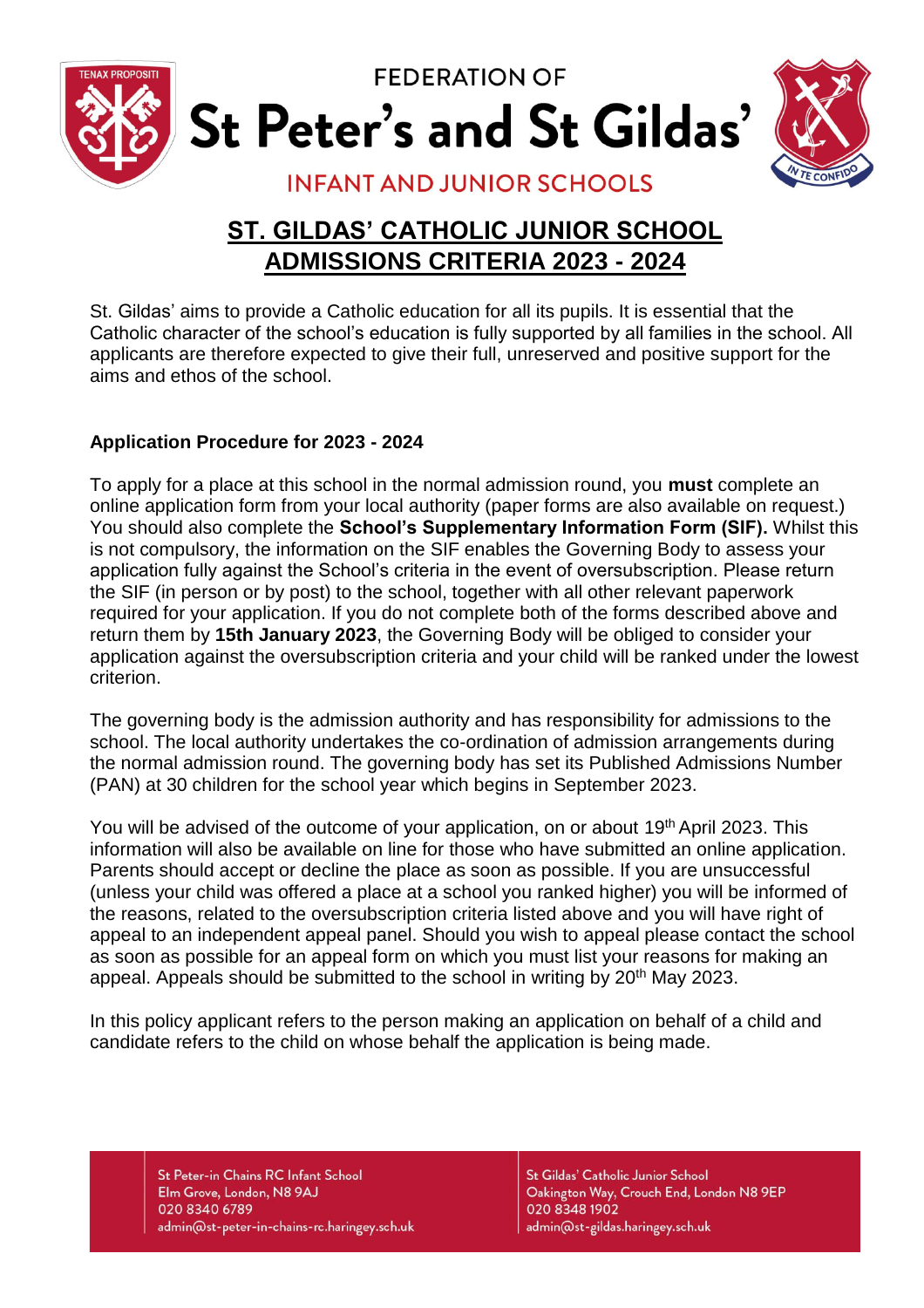

#### **Oversubscription Criteria**

- 1. Catholic 'Looked-After' children and Catholic children who have been adopted or made subject to child arrangements orders or special guardianship orders, immediately after having been looked after. This also includes children who have been in state care outside of England and ceased to be in state care as a result of being adopted (Internationally adopted previously looked after children - IAPLAC).
- 2. Baptised Catholic Children.
- 3. Other 'Looked-After' children who have been adopted or made subject to child arrangements orders or special guardianship orders, immediately after having been looked after. This also includes children who have been in state care outside of England and ceased to be in state care as a result of being adopted (Internationally adopted previously looked after children - IAPLAC).
- 4. Any other applicant.

#### **Within each of the categories listed above, the following provisions will be applied in the following order:**

i. The Governing Body will give top priority, within a category, to an application where compelling evidence is provided at the time of application, from an appropriate professional such as a doctor, priest or social worker, of an exceptional social, medical, pastoral or other need *of the child*, which can only be met at this school.

ii. The attendance of a brother/sister at St. Peter-in-Chain RC Infant School or St. Gildas' Catholic Junior School at the time of admission will increase the priority of an application within a category, so that the application will be placed at the top of the category in which the application is made, after children in (i) above.

The governing body will admit twins and all siblings from multiple births where one of the children is the last ranked within the school's PAN.

Within each category, priority will be given in the following order:

#### **Tie Break**

Where the offer of places to all the applicants in any of the sub-categories listed above would still lead to oversubscription, the places up to the admission number will be offered to those living nearest to the school. Distance will be measured in a straight line from the Ordinance Survey address point of the child's home to the Ordinance Survey address point of the school, calculated using a computerised mapping system. In the case of equidistance from

St Peter-in Chains RC Infant School Elm Grove, London, N8 9AJ 020 8340 6789 admin@st-peter-in-chains-rc.haringey.sch.uk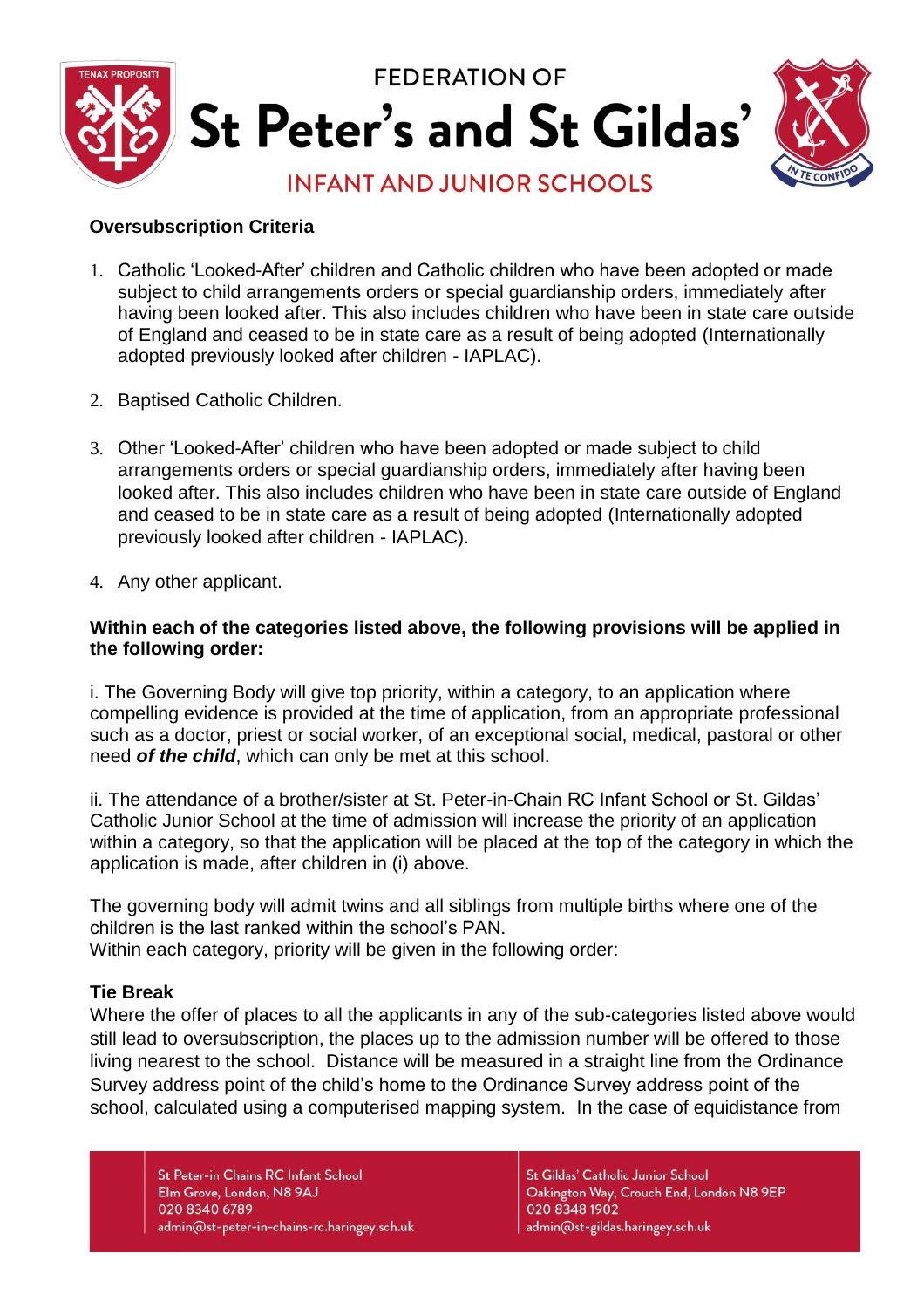

the school, applicants will be ranked by random allocation in the presence of an independent witness.

#### **Late Application**

Applications received after the closing date will be dealt with after the initial allocation process has been completed.

#### **Fair Access Protocols**

The school is committed to taking its fair share of children who are vulnerable and/or hard to place, as set out in locally agreed protocols. Accordingly, outside the normal admissions round the governing body is empowered to give absolute priority to a child where admission is requested under any local protocol that has been agreed by both the Diocese and the governing body for the current school year. The governing body has this power even when admitting the child would mean exceeding the published admission number. Applications arriving after the closing date will be dealt with after all initial offers have been made.

#### **Children Educated Outside Their Chronological Age Group**

Any application for a child to be educated out of his/her age group will be considered by the governors on an individual basis and will only be granted in exceptional circumstances. Parents should write to the Chair of Governors during the autumn term in the (academic) year of application, giving reasons and providing compelling professional evidence.

#### **In Year Admissions**

Applications for In-Year Admissions are made directly to the school. Where a place is available and there is no waiting list, the Local Authority will be notified and the child will be admitted. If more applications are received than there are places available, then applications will be ranked by the governing body in accordance with the oversubscription criteria. If a place cannot be offered at this time, then you may ask us for the reasons and you will be informed of your right of appeal.

# **Notification**

All applicants will be notified in writing of the Governors' decision. Unsuccessful applicants will be told of the reason why they have not been offered a place.

# **Appeals**

An unsuccessful applicant has the right to appeal.

Applicants seeking an appeal should do so in writing, setting out the grounds on which the appeal is made. The application should be addressed to the Chair of Governors, c/o the school. An appeal must be made within 28 school days of the notification letter. **The deadline for submission of an appeal is 20st May 2023.** 

St Peter-in Chains RC Infant School Elm Grove, London, N8 9AJ 020 8340 6789 admin@st-peter-in-chains-rc.haringey.sch.uk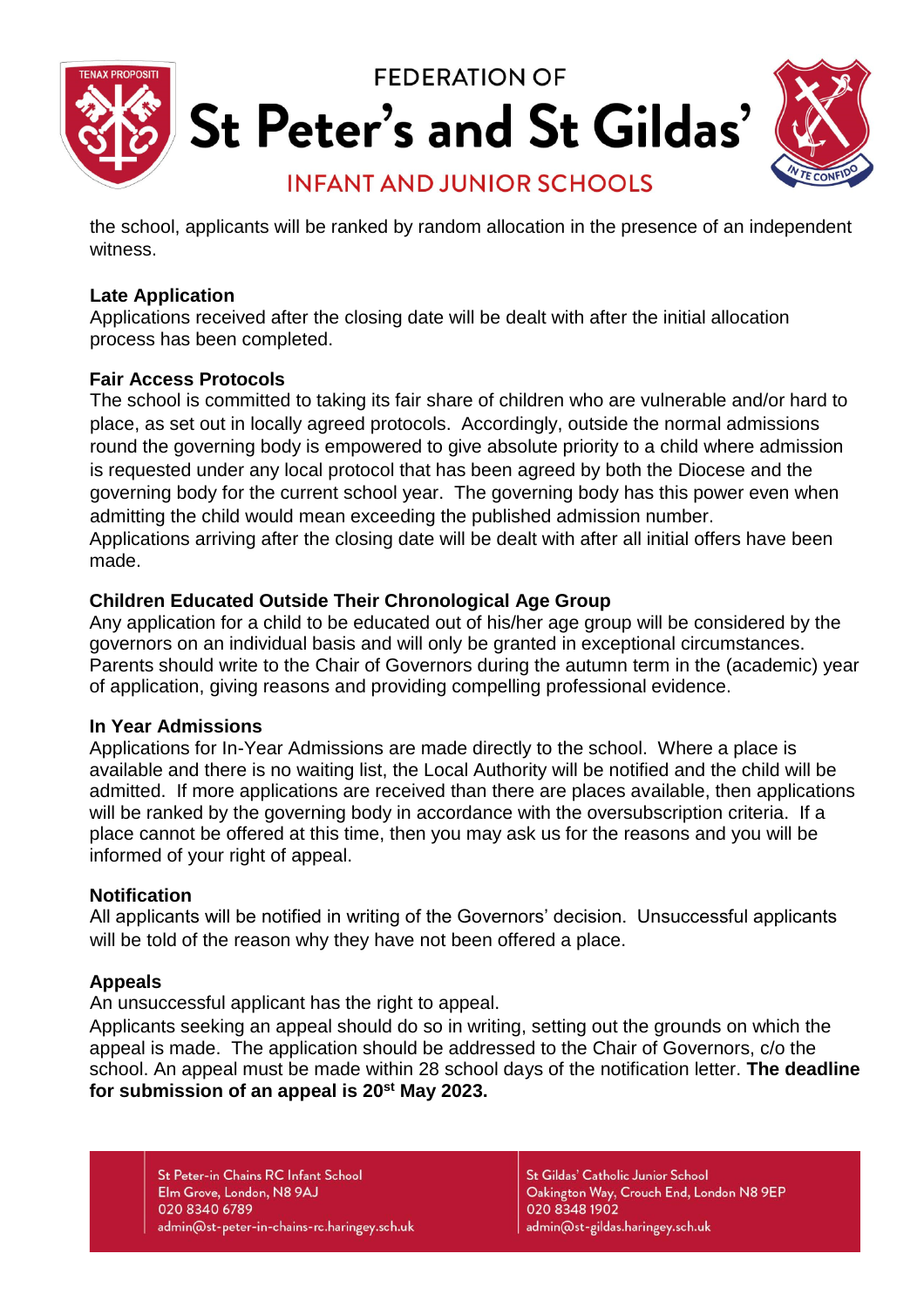

The hearing of an appeal will be arranged and at least 7 school days' notice will be given of the date, time and place for hearing.

The decision and reasons underlying the verdict of the appeals panel will be sent to the appellant within 7 days of the hearing.

#### **Waiting List**

You will be offered the opportunity of being placed on a waiting list. This waiting list will be maintained by the governing body in the order of the oversubscription criteria (as modified above) and not in the order in which the applications are received. Names are removed from the list at the end of each academic year. When a place becomes available, the governing body will re-rank the list so that an offer can be made.

# **NOTES (these notes form part of the oversubscription criteria)**

**'Catholic'** means a member of a Church in full communion with the See of Rome. This includes the

Eastern Catholic Churches. This will normally be evidenced by a certificate of baptism in a Catholic Church or a certificate of reception into the full communion of the Catholic Church. For the purposes of this policy, it includes a looked after child living with a family where at least one of the parents is Catholic.

For a child to be treated as Catholic, evidence of baptism or reception into the Church will be required. Those who have difficulty obtaining written evidence of baptism should contact their Parish Priest who, after consulting with the Diocese, will decide how the question of baptism is to be resolved and how written evidence is to be produced in accordance with the laws of the Church.

**'Adopted'** means a child who has ceased to be looked after having been adopted and whose parents can give proof of this status.

**'Looked after child'** has the same meaning as in S.22 of the Children Act 1989, and means any child in the care of the Local Authority or provided with accommodation by them (e.g. children with foster parents at the time of making an application to the school).

**'Special Guardianship Order'** A special guardianship order is an order under the terms of the

Children Act 1989 s.14A which defines it as an order appointing one or more individuals to be a child's special guardian(s).

**'Child Arrangements Order'** A Child Arrangements Order is an order under the terms of the Children Act 1989 s.8 settling the arrangements to be made as to the person with whom the

St Peter-in Chains RC Infant School Elm Grove, London, N8 9AJ 020 8340 6789 admin@st-peter-in-chains-rc.haringey.sch.uk